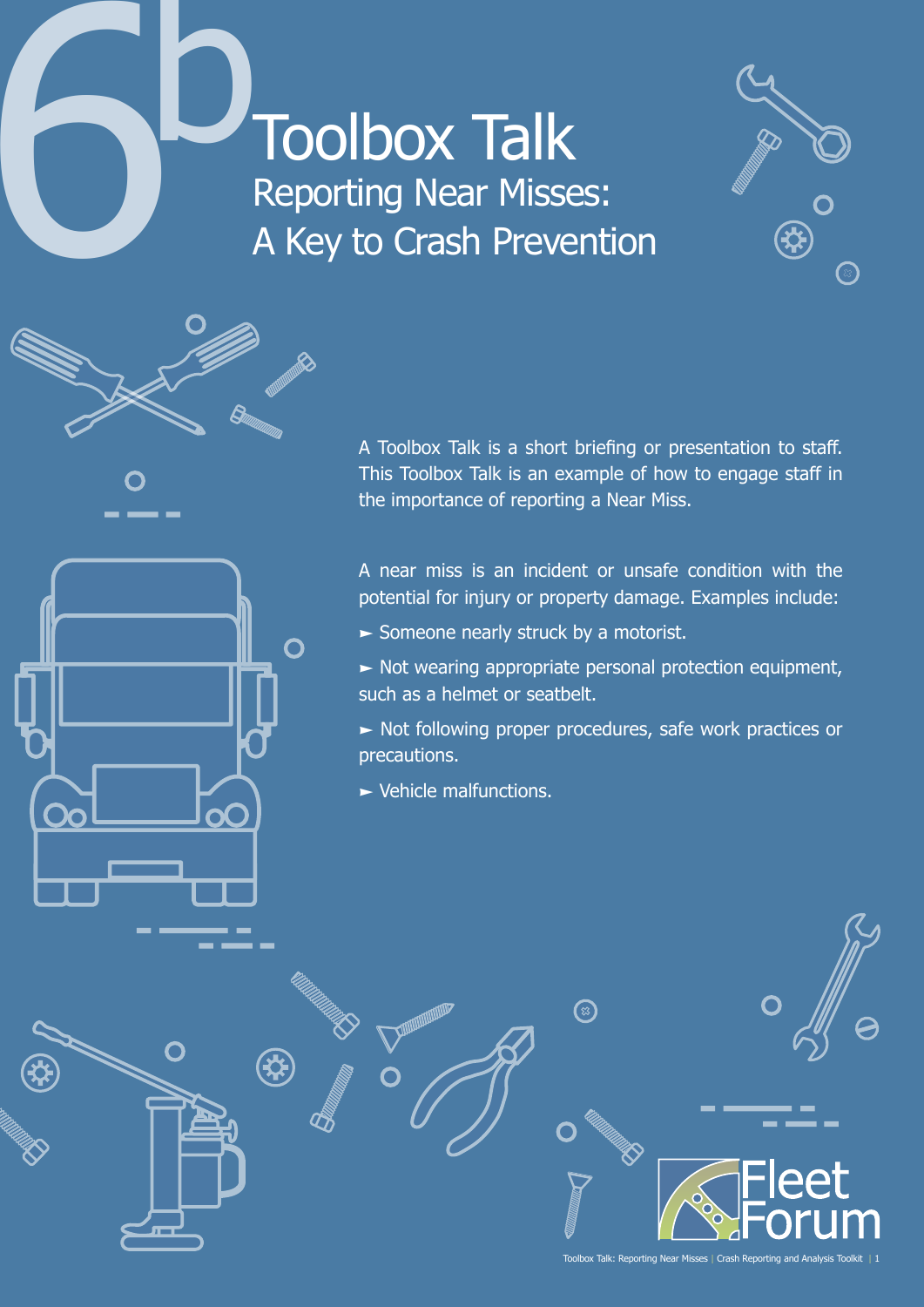- 1. A near miss occurs.
- 2. The employee identifies the incident by completing a Near Miss Report form.
- 3. The employee submits the form to his or her supervisor.

From the Near Miss Process Work?<br>
1. A near miss occurs.<br>
2. The employee identifies the incident by completing a<br>
3. The employee submits the form to his or her super<br>
4. The person (or unit) responsible investigates the<br> 4. The person (or unit) responsible investigates the incident and takes corrective action(s) to prevent re-occurrence.

5. The person (or unit) responsible follows-up with the employee regarding corrective actions (if a contact name is listed on the form).

**6.** The person (or unit) responsible processes the Near Miss Report form and tracks the organisation's incident trends.

# Completing the Near Miss Report form

The form requires basic information, such as the location and description of the Near Miss. The employee may also describe the suspected cause and/ or suggested corrective actions to prevent re-occurrence. The form can be completed and submitted anonymously, if preferred.



### The 1-minute Near Miss Report form